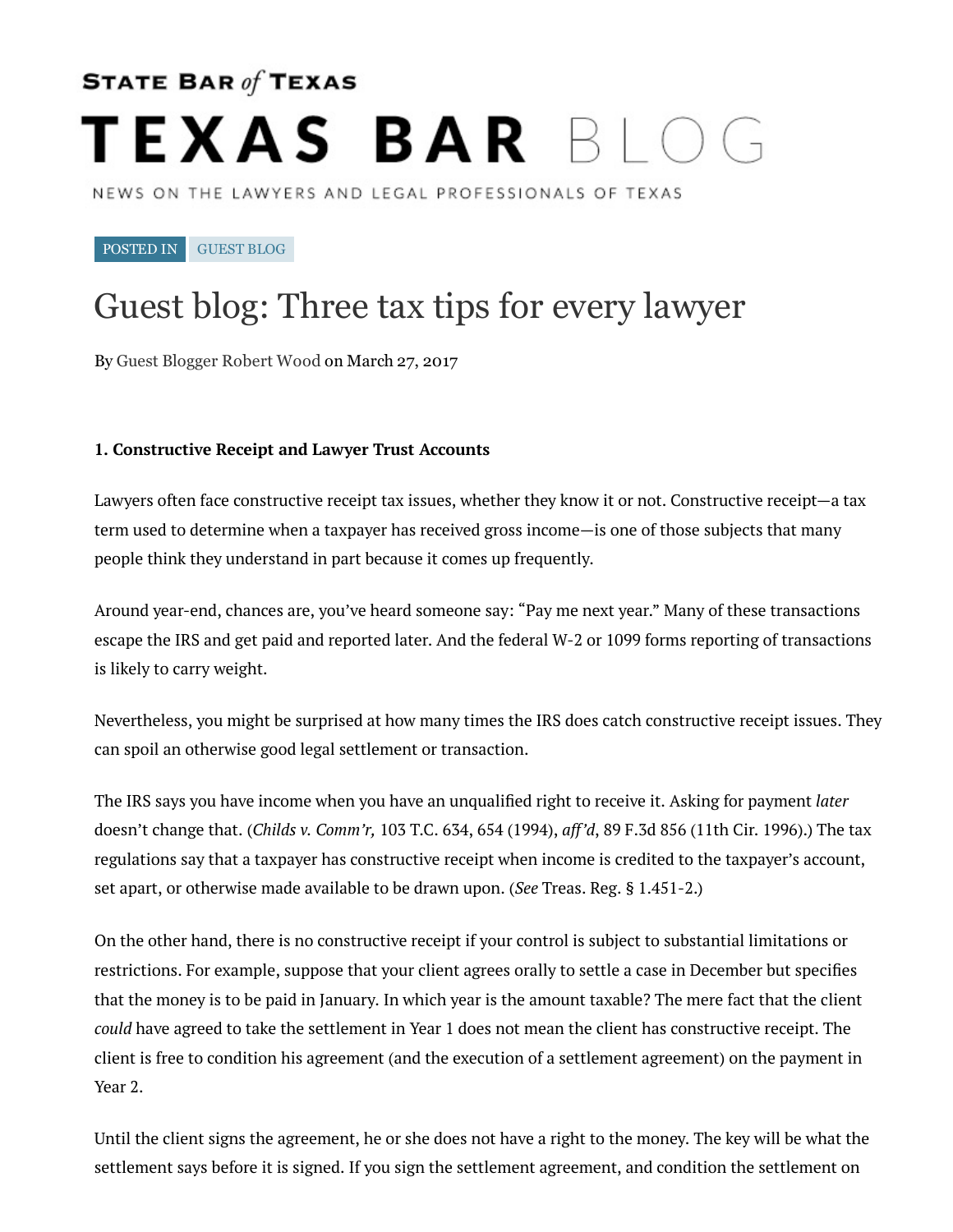payment next year, there is no constructive receipt.

But if funds are paid to the plaintiff's lawyer trust account, be careful. The IRS treats the lawyer's receipt also as receipt by the client. Many lawyers and clients find this surprising.

Say a lawyer receives settlement proceeds in December and holds the client's money until January. The IRS says the client is taxed in December. For the same reason, if a lawyer receives settlement money in his or her trust account, it is usually too late to structure the plaintiff's payments.

Even though the plaintiff may not have *actually* received the money, his or her lawyer has. For tax purposes, a lawyer is the agent of the client. If the lawyer and client will split settlement proceeds 60/40, they each have income then even if the lawyer does not disburse funds until the next year.

If the lawyer wants to structure his or her legal fees, it is also too late if the money is in the trust account. The lawyer is deemed to have receipt of his or her fees too, even though they remain in the account.

### 2. Tax Indemnity Provisions

Tax indemnity provisions are common in settlement agreements, corporate agreements, and real estate deals. They generally state that one party will cover tax problems if they arise and they commonly occur in legal settlement agreements.

When parties are settling a dispute, the first mention of tax issues may be in a draft settlement agreement. Some lawyers will insist that their client hire a tax adviser. Others try to muddle through themselves. But be careful about relying too heavily on the idea of a tax indemnity provision fixing all the tax issues.

For example, the settlement agreement may say that the plaintiff agrees to pay his or her own taxes, and that the defendant will issue a federal 1099 form. The settlement agreement might go on to say that if the defendant incurs any tax problem on these funds, the plaintiff will indemnify the defendant.

This kind of provision rarely hurts anything, but it may not solve much either. It seems to put the issue back on the plaintiff, so many lawyers for defendants may have the (false) sense that their client cannot have a tax problem.

Will the defendant ever go after the plaintiff if there is a tax problem in the future? It is not likely. In most cases, the prospect that the defendant will actually pursue the plaintiff on the tax indemnity is remote. There is usually little for the defendant to benefit, and there are usually reasons not to try.

It is also clear that the indemnity provision may not accomplish what the defendant thinks it does. For example, what if some or all of the settlement payment to the plaintiff is really wages? Issuing a federal 1099 form is not enough. The employer (or former employer) is required to withhold taxes on the wages.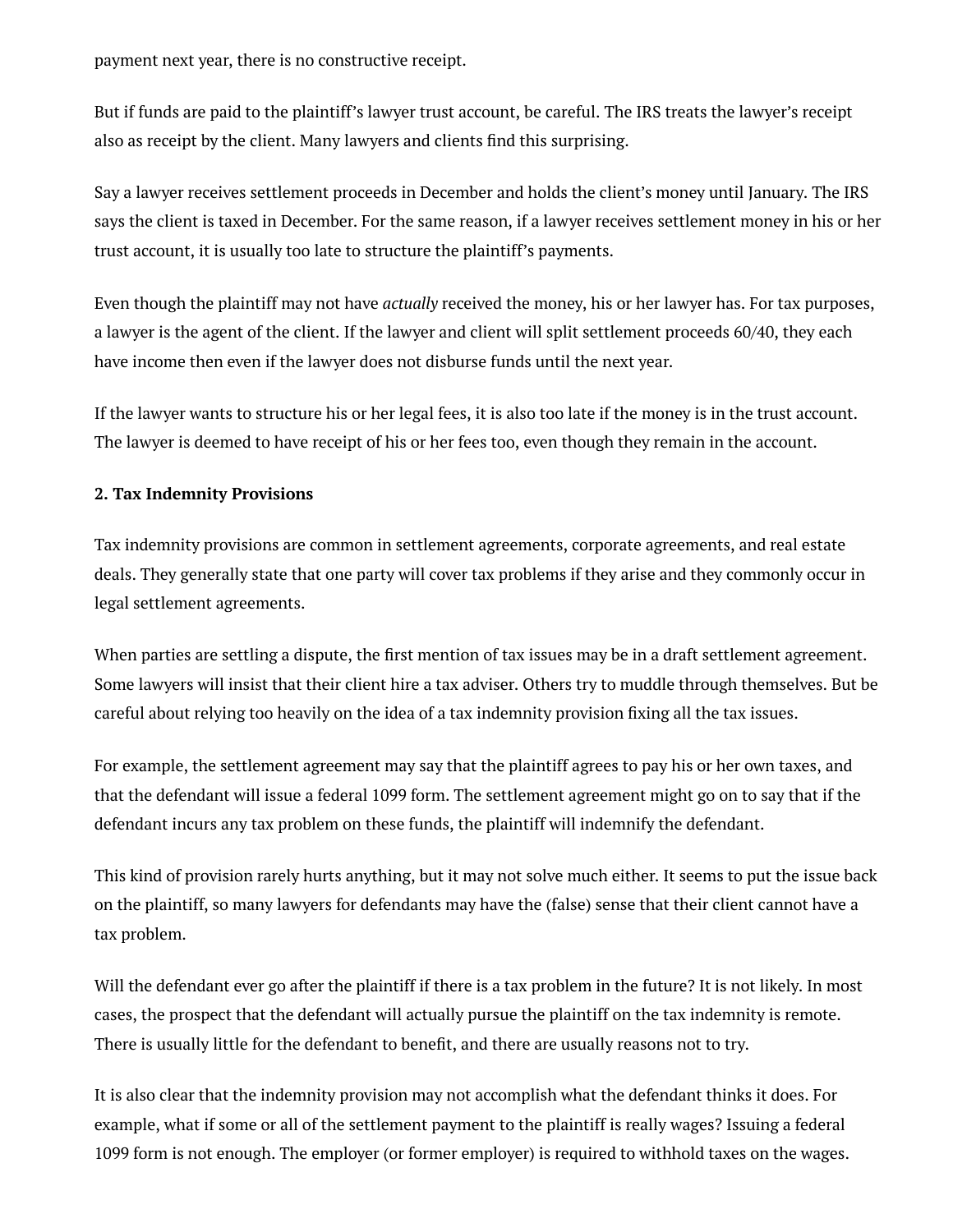All liability for failure to withhold income and employment taxes resides squarely with the defendant employer. The IRS will pursue the defendant for all the withholding money and penalties. The defendant can demand indemnity and try to go after the plaintiff.

But unless the indemnification agreement is explicit that it covers failure to withhold liability, it may be hard to enforce. Besides, the IRS certainly will not release its hold on the defendant employer, whatever the indemnity provision may say. And then there is the enormous practical barrier.

Trying to enforce an indemnity provision (at least against a former employee) is almost always a mistake. Most lawyers will advise the defendant not to even try to pursue the plaintiff since the litigation is likely to backfire. If the defendant thinks that some or all of the settlement money is wages, the defendant should withhold.

Indeed, a tax indemnity provision often may seem to offer the promise that the tax risk is obviated. However, whenever possible, get some tax advice too, and try not to rely too heavily on a tax indemnity provision as a substitute for analysis. It can be pretty upsetting to have your client complain several years later that the indemnity provision you recommended did not protect them after all.

#### 3. Legal Fee

No one likes paying legal fees, but a tax deduction makes them less painful. Yet not all legal expenses are equal. The least desirable are those of a purely personal nature. Examples include divorce fees or if a family member sues you for slander.

However, legal fees for tax advice are deductible, whether for tax planning or disputes. What's more, any tax qualifies, including income, estate, gift, property, sales, use, and excise tax. And despite the general rule that personal legal fees are nondeductible, tax fees are deductible even if they are purely personal.

The best legal fees are those in your trade or business, as they are generally fully deductible. Though, some fees must be capitalized and added to the basis of assets. For example, say you are trying to sell your business and spend \$50,000 in legal fees. Can you deduct it against your income or must you add it to your basis in your company? Usually the latter.

If legal expenses don't relate to your business but only to investments, you can still deduct them though usually only as a miscellaneous itemized deduction. That means a 2 percent threshold, phase-outs, and Alternative Minimum Tax.

If your client recovers \$1 million in a lawsuit, and 40 percent is your contingent fee, the client might assume he or she has \$600,000 of income. But could the client have to pay tax on the full \$1 million? Yes. In *Commissioner v. Banks*, the U.S. Supreme Court ruled you have received gross income when your lawyer is paid. That means you need to worry about how to deduct the fees.